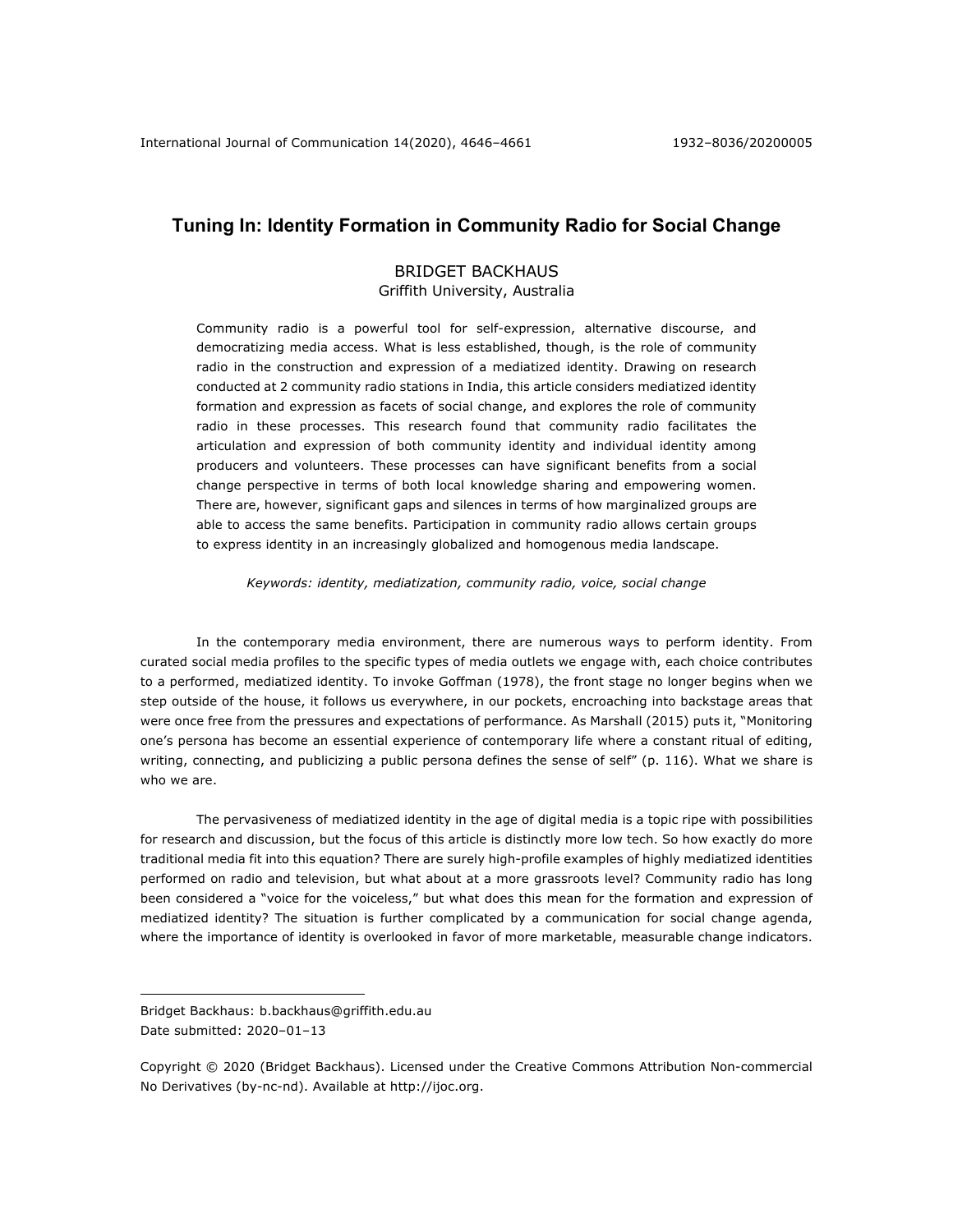Nonetheless, this article argues that identity should represent a vital facet of social change efforts and that community radio represents an ideal medium for the formation and expression of mediatized identity.

## **Identity as a Facet of Social Change**

Community radio has long been associated with communication for social change. The appeal is clear: Community radio is pervasive, it is an oral medium that overcomes literacy barriers, it can facilitate interaction across different groups, and it provides space to deal with local issues in the appropriate language and cultural context (C. Fraser & Restrepo-Estrada, 2002; Girard, 2003). Community radio has been used as part of social change agendas all around the world in projects as diverse as postconflict reconciliation in Cyprus (Carpentier & Doudaki, 2014), listening clubs in Malawi (Manyozo, 2007), and supporting ecological activism in Latin America (Serafini, 2019), to name just a few. Given community radio's widespread use as a tool for social change, it is worth first problematizing and then expanding on what social change might mean in this context.

The history of development and social change is checkered, to say the least: rife with wellintentioned yet paternalistic interventions that involve top-down approaches to grassroots problems, and relying on outside, usually Western, "expertise" rather than local knowledge. Western development discourse has a tendency toward a narrow focus on economic growth and centering market logics with little regard for long-term solutions and broader social consequences (Tufte, 2017). This is based on the overly simplistic assumption that economic development progresses along a linear path, with "developed" wealthy countries at one end and "underdeveloped" countries lagging behind at the other (Frank, 1969). Lister (2004) describes the "hegemony of the measurable" (p. 38) within poverty and development studies, in which empirical, usually quantitative measures, such as economic growth or GDP, dominate definitions and approaches to development. This measurability hegemony is symptomatic of the current state of the broader development and aid industry. As Ramalingam (2013) observes, every country in the world is involved in the aid system, whether as a donor or a beneficiary or, in some cases, as both. The pervasiveness of the industry has given rise to what Manyozo (2017) terms the "spectacle of development." The spectacle of development refers to the oppressive capitalist system of institutions that govern development thinking and the elaborate regime of arbitrary rules and regulations that keep it in place (Manyozo, 2017). The spectacle consists of co-opted methodologies, irrelevant strategies, disregard for local context, and the fallacy that because one was born into a country of peace and prosperity, one knows how to achieve this for others; all of which are inconsequential to the lives of the intended beneficiaries (Easterly, 2006; Manyozo, 2017). According to the spectacle of development, "developed" societies in the West came to be that way because of linear, cause-and-effect processes; therefore, "developing" countries simply need to follow these same processes. Easterly (2006) draws parallels between the colonialism of the past and the pervasive attitudes and approach to development now: "The West should learn from its colonial history when it indulges neoimperialist fantasies. They didn't work before and they won't work now" (p. 305).

As imperialistic and simplistic as this sounds, critical development theorist Escobar (2011) argues that, despite various reiterations of approaches under different guises—"another development," "participatory development," and so forth—little has changed in development discourse since the 1950s. The rearticulation from communication for development toward communication for social change recognizes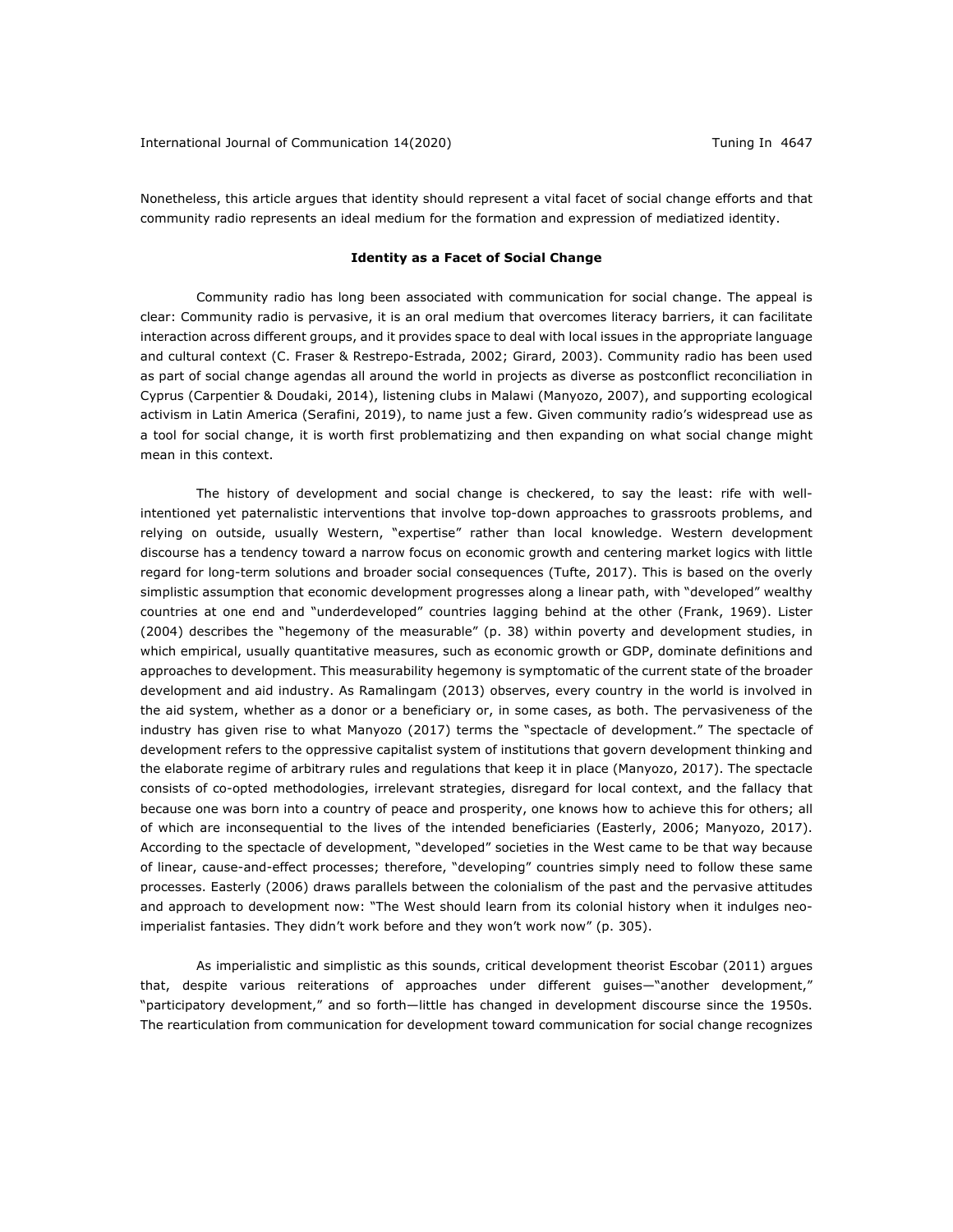the need to focus more on structural change rather than individual behaviors (Tacchi, 2020). But for this to be more than an exercise in branding, there needs to be an accompanying openness to a broader definition of what constitutes social change in a society.

A body of work supports such an expansion, most notably by Bengali economist and Nobel Prize– winner, Amartya Sen. Sen (1999) proposes thinking of "development as freedom" and employing what he terms a "capabilities approach." Rather than thinking in terms of wealth indicators and economic progress, Sen refers to what a person might value doing or being as "functionings," and those functionings that might be feasibly achieved as "capabilities" (A. K. Sen, 1999). The focus of development, then, is on increasing these capabilities or substantive freedoms (Jacobson, 2016; Kleine, 2009). As such, "expansion of freedom is viewed as both (1) the primary end and (2) the principal means of development" (A. K. Sen, 1999, p. 36). Wealth is factored into this interpretation, but primarily as a means to an end rather than the key indicator of poverty or development (Jacobson, 2016). This definition recognizes that what is valued in mainstream development discourses is not necessarily what people are struggling to achieve (McMichael & Morarji, 2010). The most obvious critique of a capabilities approach to development is its flexibility and broadness, which Sen himself defends, arguing that human preferences cannot be limited or restricted and that individuals alone can define these preferences (A. K. Sen, 1999). The articulation of these preferences is where communication and participation become essential to Sen's capabilities approach (Jacobson, 2016; A. K. Sen, 1999).

One's "functionings" and "capabilities" are clearly deeply personal and linked to a sense of what each individual has reason to value. Therein lies the importance of identity within a social change agenda. Identity can be understood as the ways in which individuals and groups define and give meaning to themselves in relation to others (Fornäs & Xinaris, 2013). In discussing the importance of identity and selfexpression within a communication for social change agenda, Tacchi and Kiran (2008) invoke the concept of "voice poverty." Voice poverty is "the denial of the right of people to influence the decisions that affect their lives, and the right to participate in that decision making" (Tacchi & Kiran, 2008, p. 31). This concept draws from the aforementioned work of A. K. Sen (1999), in exploring aspects of social change more related to capabilities and freedoms, as well as Lister's (2004) work on poverty, and voice as human and citizenship rights. Voice is systematically denied to the large segments of the population who are not recognized by the market (Thomas & van de Fliert, 2015). In terms of media, voice poverty sees groups with negligible access to the mass media denied opportunities for political participation and self-expression (Malik, 2012). Access is linked closely to voice here, as voice poverty is the result of "systematic efforts to restrict access to modes of self-expression" (Pavarala, 2015, p. 15). Further, the presence of voice poverty is representative of a policy environment and media landscape where freedom of speech and expression through the media is confined to powerful groups (Malik, 2012; Pavarala, 2015). Clearly, community and alternative media could have a role to play here; indeed, Pavarala (2015) suggests that eliminating voice poverty by creating space for the articulation of marginalized voices and identities could see community radio contribute to a more democratic public sphere. Ideally, community media should function as the collective process for the "production, sustaining and enacting of collective voice" (Couldry, 2015, p. 51). Based on these discussions, it is clear that there is space within emerging definitions of social change for explorations of identity. Further, community media, with its emphasis on voice and self-expression, has significant potential to facilitate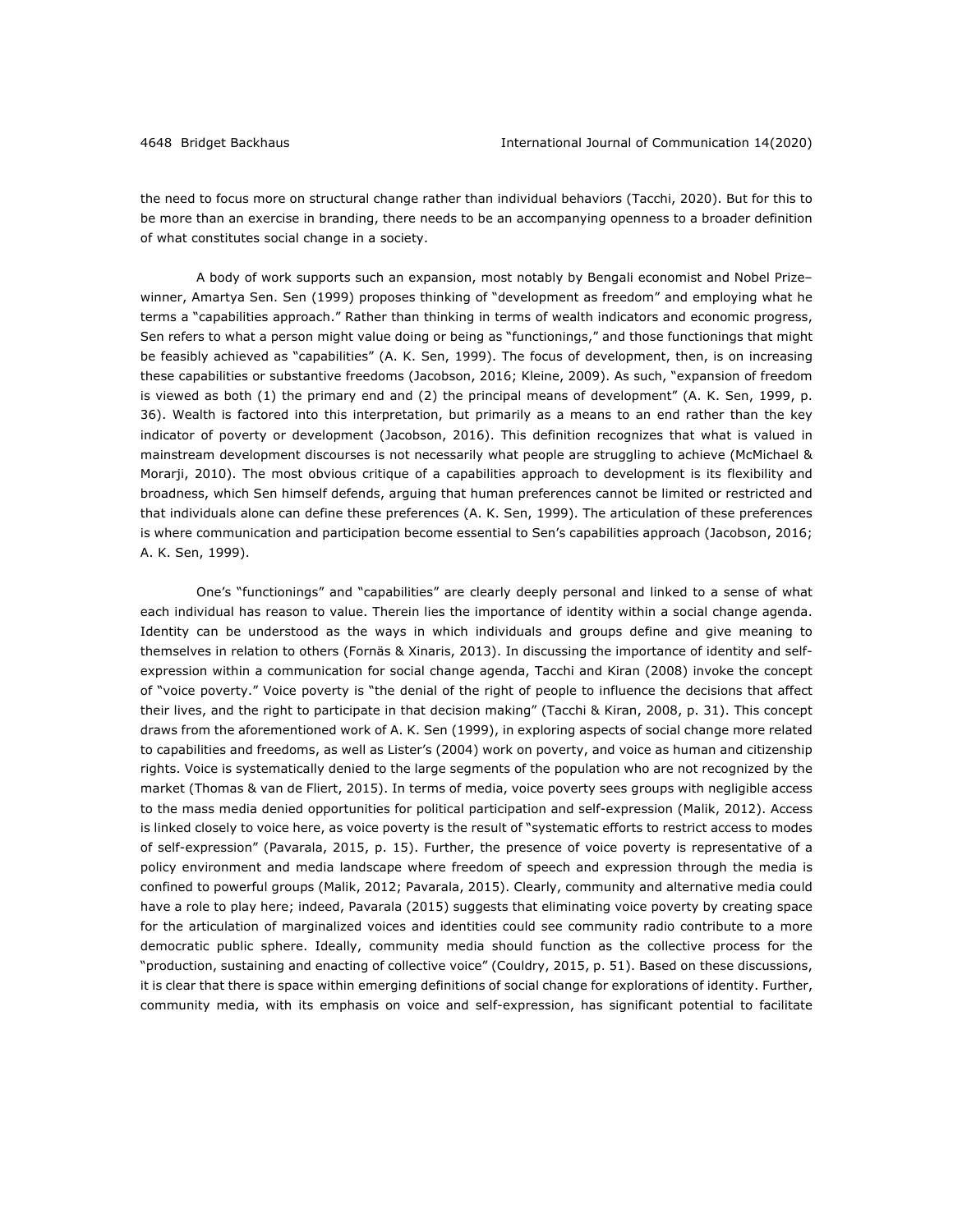identity formation and expression from within a communication for social change agenda. The following section will expand on how this might occur.

#### **Community Radio and Identity**

Having considered the role of identity within a social change agenda, the question then turns to the role of community radio therein. Identity is at the core of community media. Indeed, it is a key part of what differentiates community media from the largely homogeneous mainstream media. Vojvoda (2015), in conversation with Pavarala, suggests that marginalized groups find themselves without a voice in the "monolithic public sphere" and that community radio offers a space to forge "subaltern counterpublics" where alternative discourses can be created and circulated (N. Fraser, 1990). Participants in community media have the opportunity to have their voices heard and "take responsibility for distributing their own ideologies and representations" (Bailey, Cammaert, & Carpentier, 2007, p. 14). Through community media, underrepresented groups are able to speak for themselves, in their own idiom and language, about what matters to them (Howley, 2002). Thus, community media offer a unique site for exploring the process of identity formation and expression through media production. This represents what Atton (2001) calls "challenges to hegemony" (p. 19), referring not only to overt political goals but also the indirect challenges to dominant media approaches. Broadly, community media provide space for the mediatized expression of identities that may fall outside of mainstream media narratives.

On a more individual level, community radio can play a particularly important role in identity formation and expression. Fornäs and Xinaris (2013) argue that "people shape their tools of communication that then shape them" (p. 12), explaining that media plays a critical role in identity formation as it has such an impact on the way people understand and define themselves and others. Community radio does this through participation. Through participation in management, organization, and content production, community radio allows "ordinary people" and marginalized groups to have their voices heard and, in doing so, define, strengthen, and express their internal identities to the outside world (Malik, 2015; Pavarala & Malik, 2007). Fox (2019) observed this throughout her research, discussing the role of community radio practice can have on a practitioner's "identity, subjectivity, sense of self, and feeling of empowerment" (p. 61). Echoing radical democratic theory, Rodriguez (2001) argues that political action can involve any attempt by nonhegemonic groups to contest dominant discourses and redefine their identity in their own terms (p. 150). Thus, for those who are generally excluded from both media production and representation, identity formation and expression represent the political dimension of participation through the balancing of power relations. This quality of community radio represents an appealing attribute of the medium for social change purposes. Buckley (UNESCO, 2010) suggests that community media have both intrinsic value, facilitating communication as a basic human need, and instrumental value, relating to access to information and social and political influence. Social change impacts tend to focus on the more instrumental impacts of community media, whereas the intrinsic value of community media strengthens the capability to communicate, which is central to "self-identity and to recognition by others" (UNESCO, 2010, p. 113). Despite the lack of primacy granted to identity formation and expression as a function of community radio, particularly within social change agendas, there is evidence to support the value of community radio contributing in this capacity.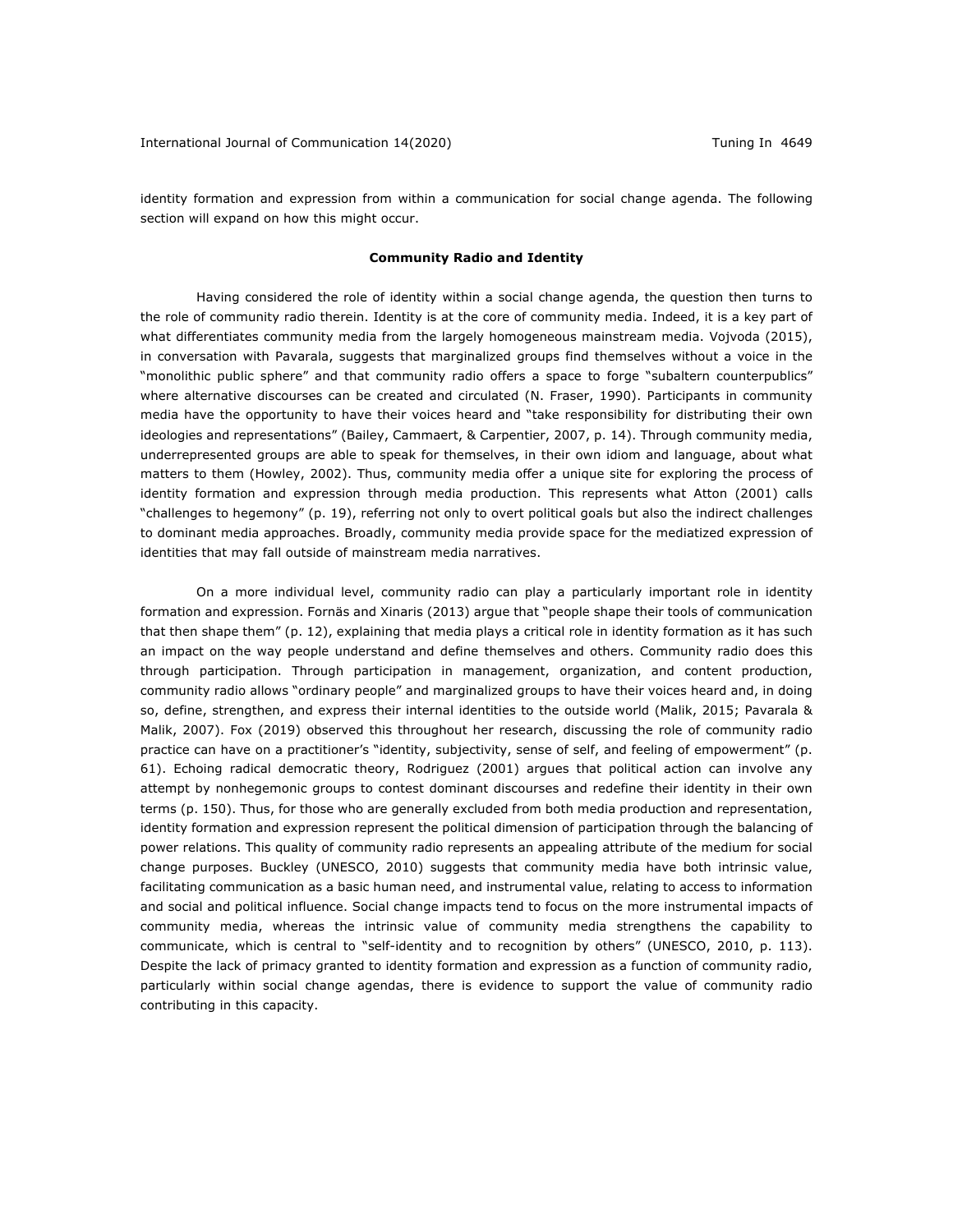# **Methods/Methodology**

This article draws on research conducted as part of a broader study on community radio and social change in India. Drawing on an interpretive framework of cognitive justice, this research took an ethnographic approach at two rural community radio stations in South India. The methods of data collection drew from those associated with traditional ethnography such as participant observation, interviews, and focus group discussions, as well as emerging methods including "go-alongs" and listener storytelling. Data collection took place in phases to contextualize the emergent findings and ongoing analysis. The first phase of data collection involved participant observation centered on the stations themselves. This helped to develop an understanding of the day-to-day activities of the station and the work of the broadcasters while also building relationships with the station staff. Following this initial period of participant observation, Kusenbach's (2003) go-alongs were employed to collect data. Described as a combination of participant observation and interviews, go-alongs requires the researcher to accompany research participants on their day-to-day activities and ask questions as the activities unfold. In the case of the radio stations, this involved accompanying radio staff members on their field visits to meet with listeners, stakeholders, and attend community events. This helped to further contextualize the work of the broadcasters within their communities as well as facilitated some initial interactions and relationship building with radio audience members, which was essential to the next phase of data collection. The final phase of data collection involved interviews. Several different types of interviews were used, beginning with focus group discussions with different groups of listeners. Several focus groups consisting of demographically similar audience members were conducted at each station. The recruitment for listening storytelling took place from these focus groups. Listener storytelling draws on the work of King (2015) to craft a method that creates space of participants to take control of the narrative without the interference or subtle guidance of an interviewer. Listeners were invited to share any story of their involvement or engagement with the radio stations. These stories yielded broad responses and offered invaluable insight into the different roles that the stations play in the lives of their listeners.

Following the audience interviews, group interviews with the radio station staff were conducted. In contrast with the more informal focus group discussion format, the staff group interviews had specific questions to be answered and actively sought the input and participation of all staff members. The final interviews that took place were one-on-one interviews with key informants who, at both stations, happened to be the station managers. Despite the leadership roles, the small size of the stations meant that the managers were intimately involved in all aspects of production and therefore were able to offer comprehensive insight into both the dayto-day activities of the stations as well as upper management. The role of key informants and the relationships that had been established throughout the course of the research also meant that these interviews were a valuable opportunity to test emerging theories and seek clarification for what had already been observed or recorded. The corpus of data collected included extensive field notes and transcripts from a total of 24 interviews. This data was analyzed using a combination of constructivist grounded theory (Charmaz, 2014), which recognizes that theory is constructed and not discovered, and narrative analysis.

# **Discussion**

At this risk of adopting a technocentric, mediacentric perspective, this research recognizes that community radio represents just one part of the broader communicative ecology, among other modes of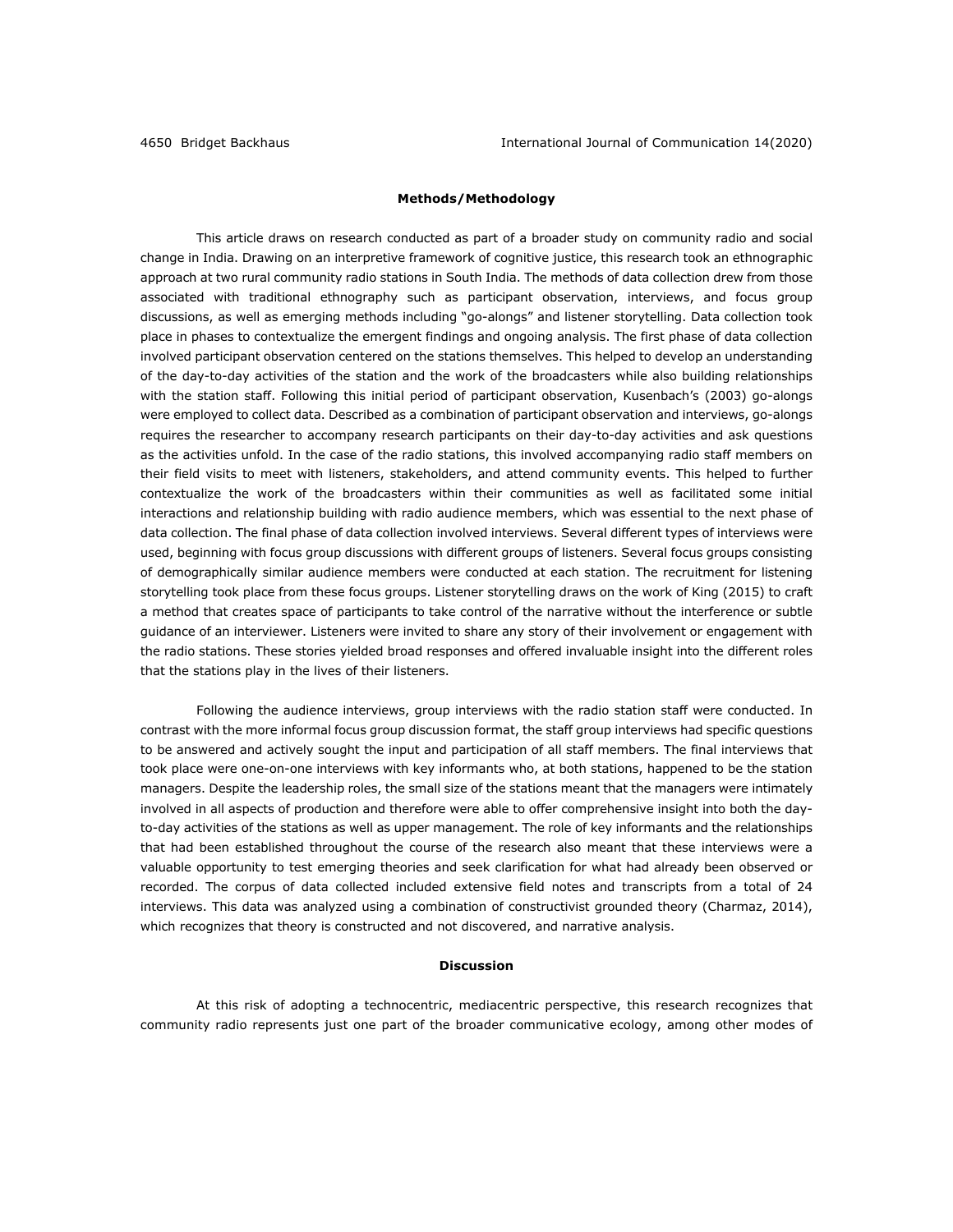identity formation and expression. Therefore, rather than making inferences based solely on observations, the following discussion focusses on the audience members' and broadcasters' expressions of their sense of identity. Identity, particularly mediated identity, represents a complex interplay of apparent opposites in that it represents both affiliations with others, in the sense of a community, as well as individuality and uniqueness from others (Fornäs & Xinaris, 2013). Three aspects of mediatized identity will be discussed here. The first two were aspects of mediatized identity that could be clearly observed throughout the course of this research: community identity and individual identity. The final aspect is what was not observed—that is, the noticeable gaps and exclusions in terms of the groups that were unable to access community radio for the purposes of identity formation and expression.

# *Community and Identity*

Community identity forms the foundation of community broadcasting and differentiates community media from their mainstream counterparts. "Community," however, is a term that must be problematized, particularly in the context of community media. This task is further complicated by contemporary reconceptualizations that take into account online communities, communities of practice, and interpretive communities, among others (Carpentier, Lie, & Servaes, 2007). The complexity of the term is further illustrated in the work of Price-Davies and Tacchi (2001). In their comparative report on community radio across six countries, they revealed that not one peak body or legislature offered a firm definition of what the "community" of a station might be. The Australian Broadcasting Authority states that community radio should "represent a community of interest" (p. 10); the Canadian Radio-Television and Telecommunications Commission outlines that community radio should provide programming "that reflects the needs and interests of the community served" (p. 21); French community radio must focus on "specific local programming" (p. 27); and South Africa's Broadcasting Act states that community radio stations should "serve a particular community" (p. 44). A single report reveals huge discrepancies across countries in terms of how guidelines and legislature interpret what "community" means in relation to community radio.

The definition of community employed within Indian community radio is that of a geographic community. According to the Bangalore Declaration on Radio, "a community radio station serves a defined geographical area of a village or groups of villages" (A. Sen, 2003, p. 2199). This approach is common within the region: in the community radio sectors in India, Bangladesh, and Nepal, "community" refers to geographic community rather than a community of interest (Arora, Ramakrishnan, & Fernandez, 2015). A geographic community should be specific and well defined to ensure that "the primary accountability of the CR [community radio] stations should be to their territorial or geographical community" (Malik, 2015, p. 6). Even the seemingly simple concept of a geographically bounded community is fraught. Bailey and colleagues (2007) remind us that geographic proximity is not "a necessary condition for, or quality of, community" (p. 9). The very idea of a clearly defined and demarcated community is a result of the discursive domain of the colonial period, before which communities were "fuzzy" and did not "claim to represent or exhaust all the layers of selfhood of its members," but instead were "definable with precision for all practical purposes of social interaction" (Chatterjee, 1993, p. 223). Simplistic interpretations of community imply homogeneity and stasis, and conceal power relations and biases associated with class, caste, gender, and religion (Shah, 1998). A geographic definition of community privileges the powerful and may erase the presence of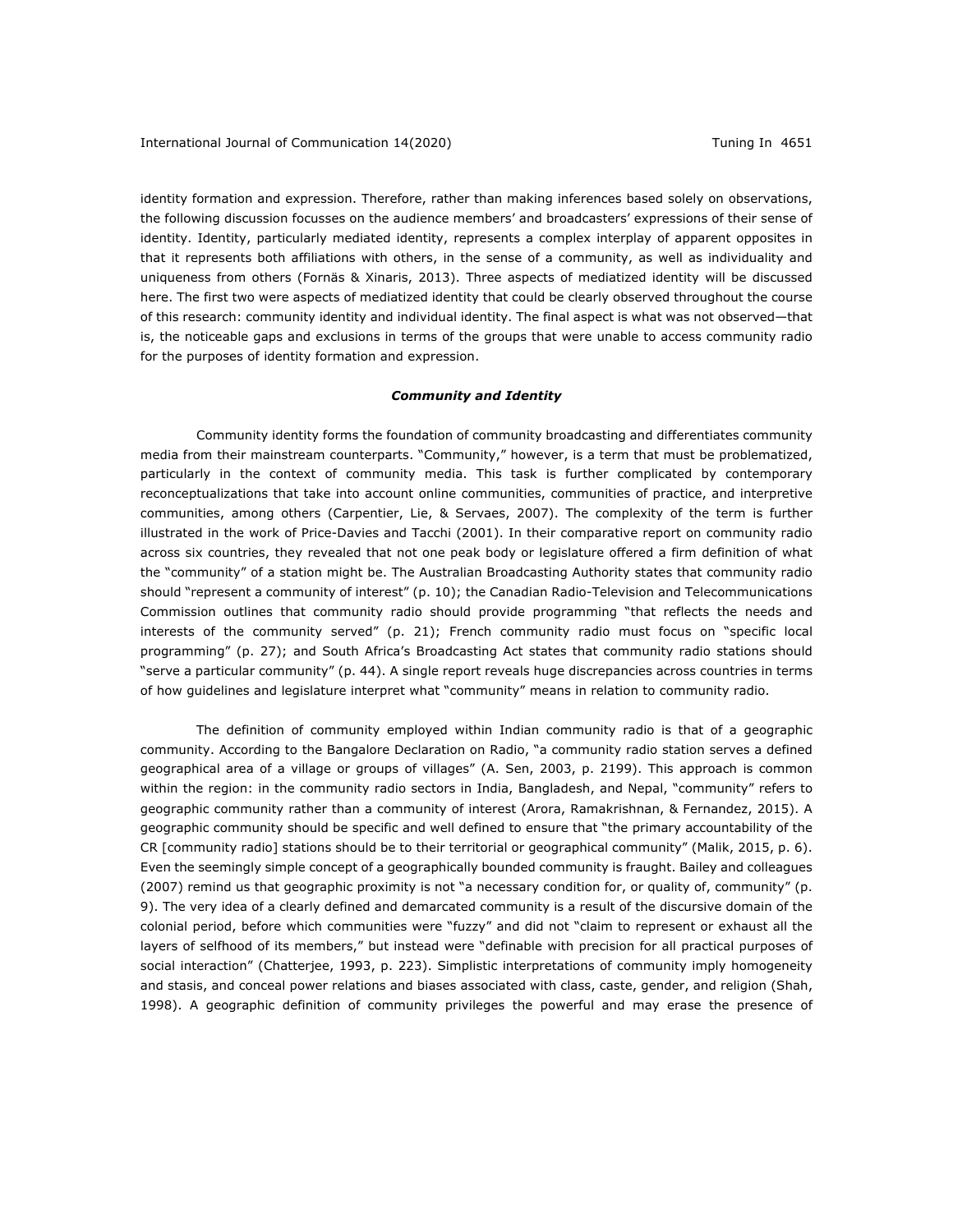marginalized groups. Thus, it is important to remember that community identity, as expressed within and through community radio, is subject to the same power struggles of broader society.

Both stations where this research took place were bounded by a 15-kilometer broadcast radius, for the most part restricting their community of focus to their immediate geographic area. The limitations of this definition of community, however, were most clearly observed at Station 2, a rural station in a mountainous region, home to several different tribal groups. The station made a concerted effort to broadcast to these groups in their own languages, recognizing that even a relatively small geographic community is not as homogeneous as the term implies. The staff at this station were resolute in their goal of building a sense of community.

We do work with diverse communities because the knowledge that one community withholds will not be present in other community. Through their knowledge we could help other community. . . . By this both the villages get along. We also do this for other platforms like agriculture and we create a sense of community among the listeners. (Station 2 broadcaster)

In practice, however, staff at this station encountered challenges in reaching the different groups within their designated geographic community. The geography was, in fact, a key contributing factor. The station manager lamented the challenges associated with broadcasting in a mountainous region. This interview took place in a village roughly 20 km from the station, well outside the station's 15-km broadcast radius, but the programming came through loud and clear. In contrast, tribal villages in the valley next to the station were unable to tune in.

The greatest challenge is the tower. The information does not reach every people because of the network problem. . . . People from cities on the plains [more than 100 km from the station] call and tell that they're listening to our programs. They cannot understand the tribal songs, but still ask the meaning of the song through phone. But here there are only two tribal villages where the radio could be heard. For one group of tribal people, none of their villages can hear the radio. We play content and songs in their language, but they cannot hear it. When you are not able to hear the radio, gradually the interest to participate in the radio programs decreases. They hardly show any interest in participating. Only if they could hear what they speak they will get interest in participating. I consider this as the greatest challenge. In spite of this, we record their programs in CD player and play while we go to their villages for field visit. But nothing matches the joy of hearing their voices in live program. (Station 2 manager)

The experience of Station 2 clearly demonstrates the challenges associated with a geographic interpretation of "community" and attempting to develop a common identity for fragmented groups. Despite the best intentions and efforts of broadcasters, there were no discussions of collective identity among the audience focus group discussions.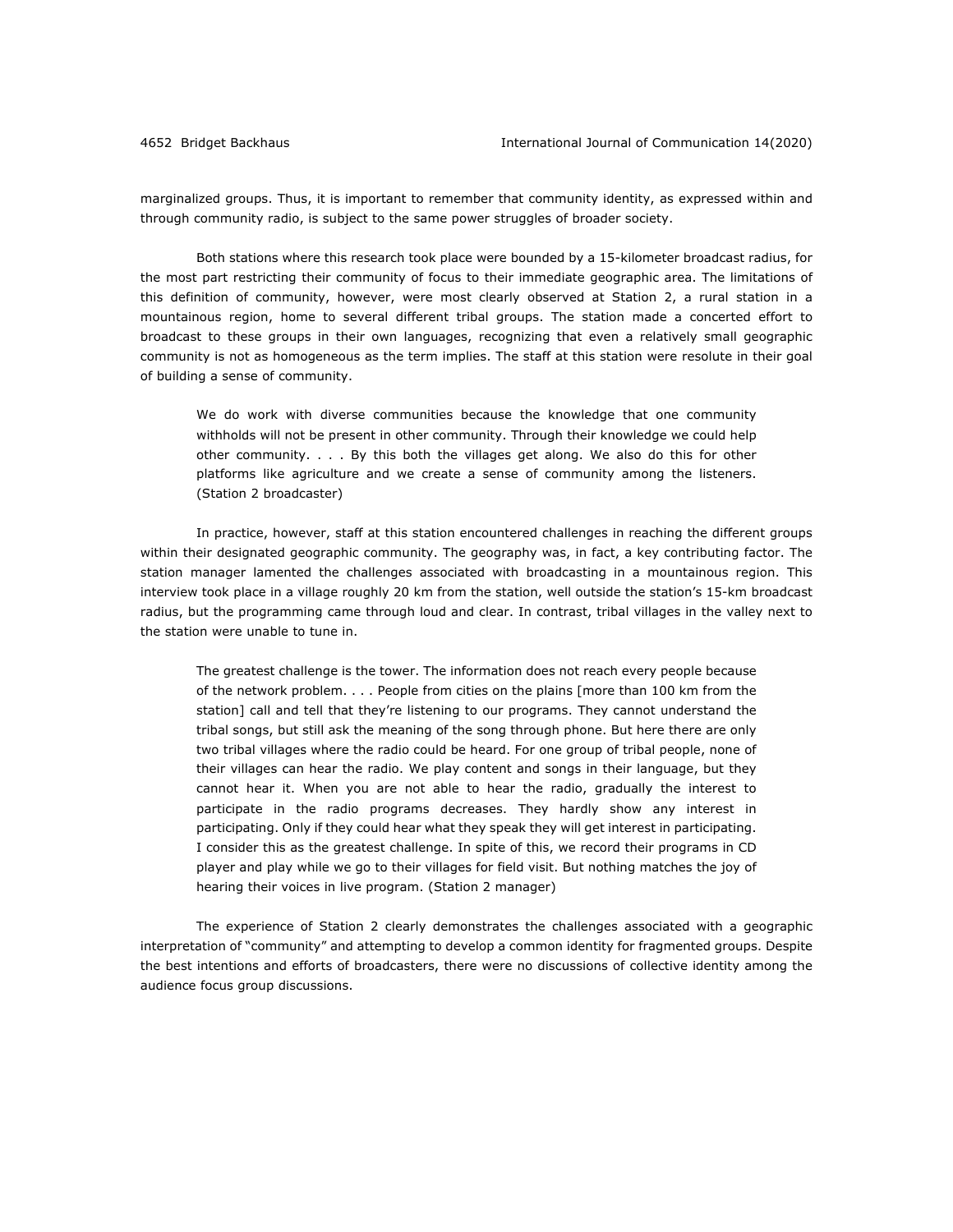In contrast, building a sense of mediatized community identity was far more straightforward at Station 1. This can be attributed to several factors. First, Station 1 did not have the topographical challenges that faced Station 2, as it is located in the plains. The ethnic and cultural demographics of the villages within Station 1's broadcasting range were also far more homogenous than those of Station 2. Finally, while Station 2 worked under a broad remit of supporting tribal groups, Station 1 focused almost exclusively on agriculture. This focus stems from the primary vocation of the surrounding area as well as the significant influence of the station's parent body, a local farmers' federation. This clear directive laid the foundations for a strong sense of community identity, but the station also made significant efforts to further develop this identity and provide opportunities for mediatized expression. One of the key approaches here was to treat local people as experts in their own right. The station further facilitated this by placing emphasis on sharing local knowledge and using "resource" people from within the community rather than relying on external experts. This approach was also observed by Ilboudo and del Castello (2003), who found that rural populations were receptive to innovation and creative application of technology when they were introduced by familiar, trusted sources of information. There were extensive discussions among several different focus groups on this topic:

Farmers have habit of copying other farmers. They copy the same crop that the farmers are planting. If a farmer plants Basmati paddy and gets 20 sacks per hectare, the other farmers also do that. If any other farmer plants IR20 and faces loss, the other farmers desist from doing that. We learn from experiences and caution ourselves. We know all this as we are doing agriculture from very young age. Many other farmers listen to me in the radio and do cultivation. If I plant lady's finger, the other farmers tell my speech was good and they are also planting the same and ask me to pay a visit. I will feel very happy. (Station 1 audience member)

Community radio played a vital role in amplifying the sharing of rural knowledge sharing (Backhaus, 2019). One broadcaster observed how their approach "built a sense of oneness" among their audience. Manyozo's (2018) work supports this observation—he discusses common shared knowledge as "aimed at giving community members a sense of identity and citizenship, by increasing their levels of social capital as well as and their social and knowledge infrastructure" (pp. 401–402). Another participant also discussed the cultural embeddedness of this kind of knowledge sharing and its importance to the community:

We do not have many resource persons from our side in the community radio. People are our resource persons. Only their experience helps us. In regard to agriculture, it is traditional and inherited through generations. They will like to go according to what experienced farmers do. Even if we bring agricultural officials to guide them, they wouldn't listen. They will follow only what successful farmers have done. If a farmer has took high yield in brinjal or paddy, they wish to follow the same. Agriculture is a thing that is inherited through generations, and hence experienced farmers are our resource persons. In our radio, people are our contributors. (Station 1 broadcaster)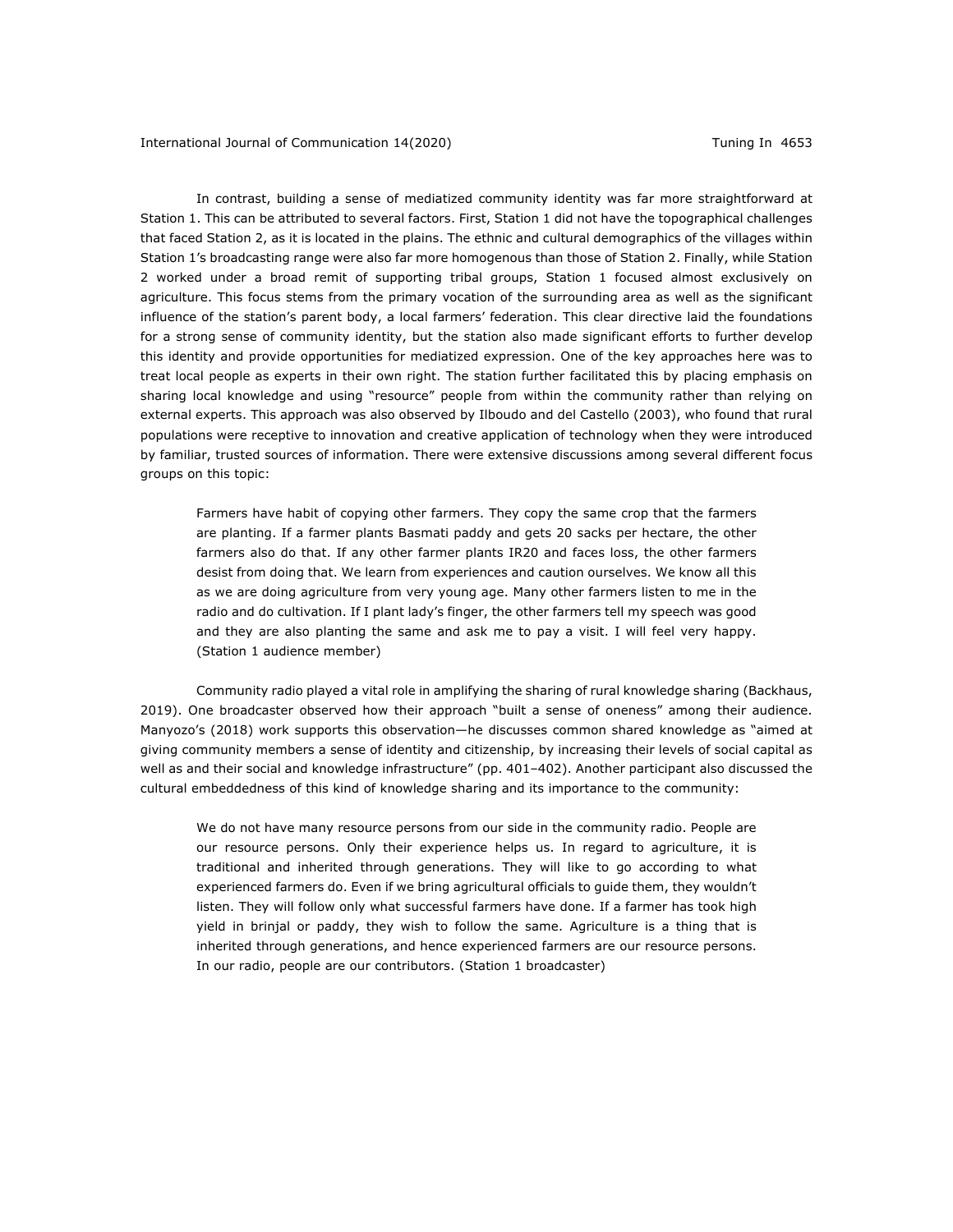Increasing a sense of community identity and building the relationships central to this process can have more tangible effects than just community cohesion. One participant discussed the community organizing that took place following his participation in an interview:

They recently did an interview with me about coconut farming. I spoke about insecticides, the coconut pests and about coconut association that is going to be formed. I spoke about forming a group to harvest and sell the coconuts through sales stall. This is being told to all the farmers and they will be benefited through this. Now we are in the process of setting this association and increasing the production. (Station 1 audience member)

Based on these findings, it is clear that community radio can play a crucial role in the articulation and expression of community identity in the right circumstance. Cohesive station identity, as well as logistical issues, seem to be contributing factors toward a community radio station's capacity to act in this role. When it does take place, though, it is clear that local knowledge sharing and facilitating social interactions between communities of interest across geographic spans can significantly contribute to a strong sense of community identity.

#### *Empowering Identity*

The second broad area of findings related to the influence of community radio in the expression of individual identity. As this was a particularly broad area of findings, this section focusses on one of the most noteworthy aspects: the role of community radio in the identity expression of women. Participation in local community radio stations, even at the level of simply being interviewed for a program or volunteering to conduct listener surveys in their local village, had a profound effect on women. This is of particular importance because, recalling the earlier discussions of fragmented communities, even where participation has resulted in increased agency and identity expression for other community members, there are those within the community whose voices are silenced (Dutta, 2014). From a social change perspective, A. K. Sen (1999) argues that women's agency and voice influences the nature of other public discussions: "Freedom in one area (that of being able to work outside the household) seems to help to foster freedom in others" (p. 194). In each of the women's audience focus groups at Station 1, empowerment and increased agency resulting from engagement with the radio station was discussed at length. Interestingly enough, rather than any specific initiative or women's empowerment project run by Station 1, it was a female staff member who, through her social interactions and respected position in the community, used her power to persuade a group of women, and their families, to take a more active role in volunteering and taking part in station events. The results of her work frequently appeared in the findings of the research, with many female volunteers at this particular station mentioning this staff member by name and crediting her with their increased confidence, sense of self, and freedoms.

Identity expression and women's empowerment, in this context, draws on three different but related concepts: voice, ownership, and identity. Voice represents personhood and individuality, and is significant as an identification of personal identity: Kunreuther (2012) describes this as "as natural in its relationship to identity as the fingerprint or signature" (p. 51). Drawing on their work with women in India, Tacchi, Kitner, and Crawford (2012) describe the relationship between ownership and identity in terms of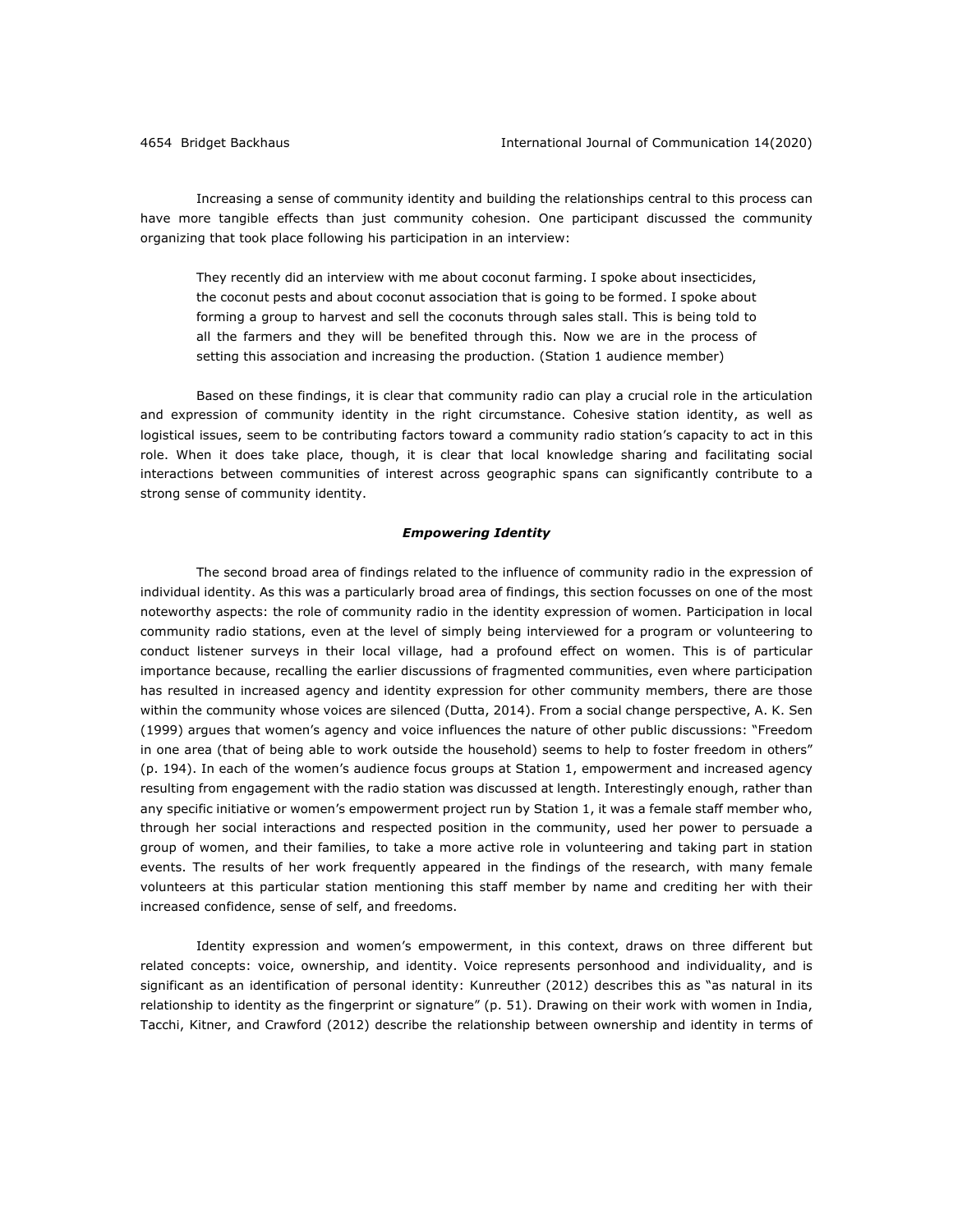marginalized women in India taking ownership of their own identities, which had always been subsumed under their husbands'. This was observed throughout this research, with several audience focus group participants from Station 1 discussing the empowering effects that the community radio station had on their own mobility and sense of individual agency.

Earlier, we used to be at home. Nowadays, we travel a lot. At first, the people at home protested and did not allow us go anywhere. Earlier, our husbands won't allow us to travel like this alone. But now they are allowing us, now after we explained what we are doing, they have slowly started to understand.

Earlier, we don't go anywhere and were not interested in it. Now in the home, I get support for traveling. Now we get the opportunity to go freely.

Yes, at first, the people at home protested and did not allow us go anywhere. But now they have slowly started to understand what we are doing. (Station 1 manager) has a great role in that. She came door to door and encouraged us to participate, and we have also benefitted through it. We are very proud that a woman from our village is doing so much for the community. We are also determined to become like her. (Station 1 audience focus group)

The impacts of identity expression among female audience members were less pronounced at Station 2, though one woman made an interesting observation: "We speak in many places and that's different. But in radio, people listen to what we speak." What is implied in this quote is that the authority and power bestowed on those that speak on the radio somehow means that their voice is more likely to be listened to and taken seriously. This particular audience member enthusiastically recounted the story of her first time speaking on the radio. Her friends and family all gathered together to listen to the broadcast. It was a source of immense pride that her opinions were valued enough to be broadcast on the radio. Many of the audience members who were interviewed expressed similar sentiments of pride and accomplishment resulting from their interactions with the radio stations.

There was one particular example that represented the liberating and empowering act of identity formation, expression, and recognition resulting from participation in community radio. A volunteer at Station 1 stated, "Earlier, I was just me, without any identity. But after being a part of this radio, I am identified in my village as a girl who makes them speak in the radio." This powerful statement was in response to a question that asked whether she had learned anything or gained anything from her interactions with the radio station. When asked the same question, most other participants spoke of an interesting fact or program that they had heard. This particular woman's response was unprompted by any mention or prior discussions of identity. The woman who expressed these sentiments is married with two children, she has a diploma in nursing, and had worked for the village computer center for years. It is, however, her participation in the local community radio station that she associates most with her identity. Having said that, it is worth paraphrasing Tacchi (2014), who reminds us that technology, like mobile phones in her research or community radio here, contributes to processes rather than acting as mechanisms, as they serve to "highlight, extend and magnify communicative and other capabilities" (p. 116). Bearing this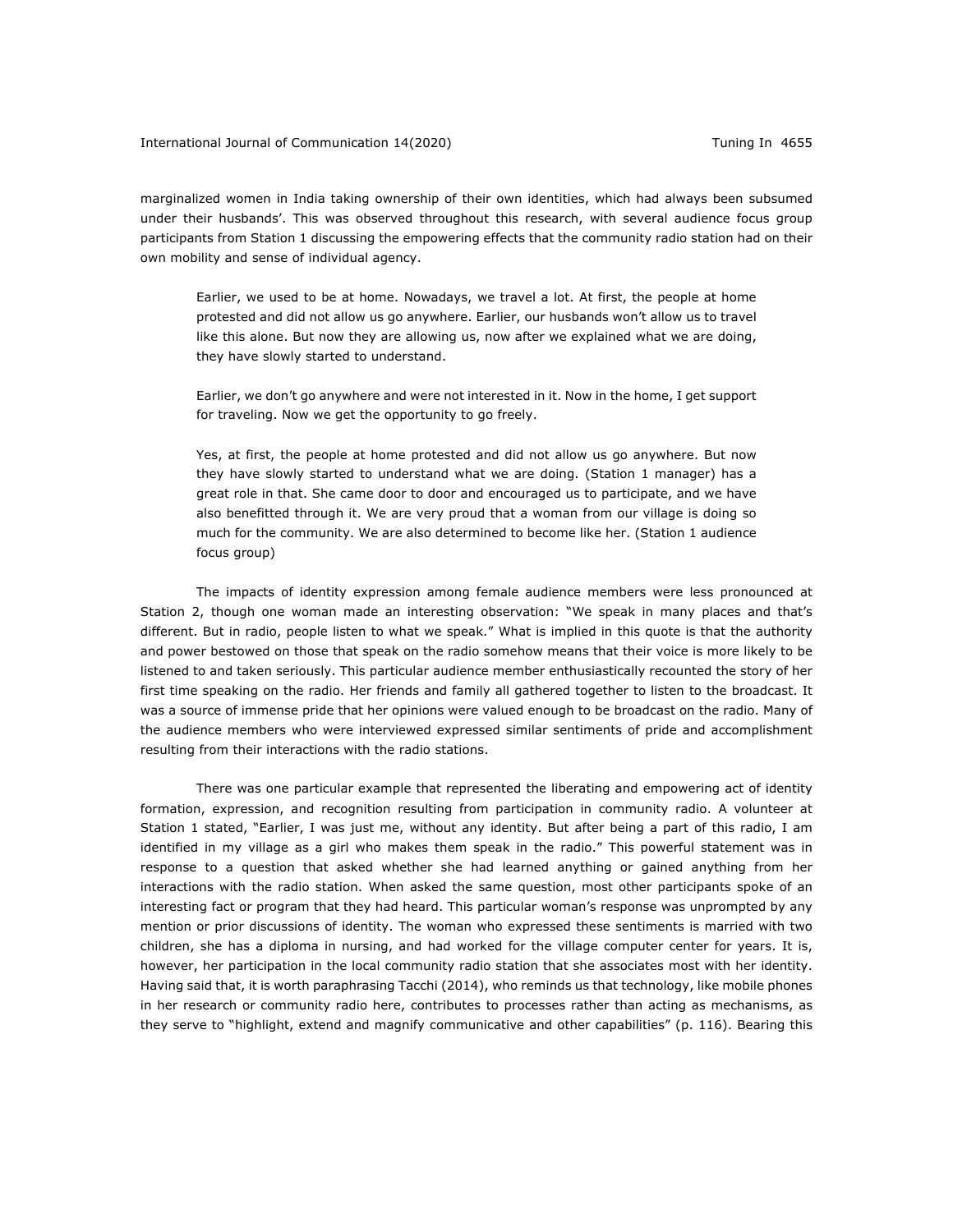in mind, these findings suggest that community radio has clearly contributed to a mediatized sense of identity, increased agency, and increased opportunities for exercising voice for the female audience members and volunteers of the stations.

### *Identity at the Margins*

Those who are able to participate in community radio yield clear benefits in terms of identity formation and expression, but what is less clear is the impacts on those at the margins of the broadcast range, both physically and culturally. Community radio in India is structurally limited in terms of how it is able to serve these groups. As discussed, the legislative environment limits how community radio stations can interpret "community," but it also places limitations on the size of this community by restricting broadcasting equipment. Further, the ownership models of stations add a layer of institutional priorities to be navigated. As discussed earlier, the ownership of community radio stations in India is restricted to educational institutions, agricultural science centers, or established NGOs. This inherently limits the amount of access, participation, representation, and thus identity expression that certain groups are able to engage in. Not only are groups subject to sociocultural factors that may limit participation, but also the development imperatives and priorities of NGOs or the educational goals of colleges and universities. The emphasis on development operating throughout the sector acts to further limit community radio activities. A developmentalist agenda within Indian community radio (Pavarala, 2015) takes precedence over aspects like participation, access or activism, some of the theoretical underpinnings of community radio according to the literature (see Bailey et al., 2007; Carpentier, 2015; and Rodriguez, 2001). Issues such as voice poverty, representation, and media democratization are overlooked in favor of the developmental goals of both the government of India and the parent organizations of community radio stations. Thus, there are systemic factors that effectively limit if and how certain groups are able to access community radio.

Bearing these systemic factors in mind, the gaps or oversights of community radio acting as a vehicle for identity expression become clear. Community radio may facilitate identity formation and expression for those groups who belong to the organizational and legislative interpretation of community in use, but there are those at the margins of these communities that remain excluded. Though much has been made of the role of community radio in addressing voice poverty, there remains systemic issues in terms of the access of different groups, particularly Scheduled Castes and Scheduled Tribes. The framing of caste in this context is particularly important. Satyanarayana (2014) warns against the common trope of considering caste as a traditional institution and a system of outdated religious practices, arguing that framing caste in this way overlooks contemporary power struggles. Indeed, the related concepts of power and voice poverty are particularly relevant to these groups, who find themselves marginalized from a supposedly participatory medium. Thomas (2011) observes that "the right to speak is a privilege associated with the structures of domination undergirded by caste, class and gender" (p. 98). The developmentalist agenda underpinning the community radio sector in India broadly fails to engage with power struggles and communication rights, but instead relies on simplistic change models ill-suited for the complex task of democratizing media access and communication rights for all groups. This agenda sees modernization as a linear, universal process from "traditional" to "modern," where the caste system is transformed into a demarcated structure of economic classes (Sheth, 1999). Under this approach, reservations and allowances for Scheduled Castes and Scheduled Tribes are seen as "compensation for past wrongs and not as remedy for current suppression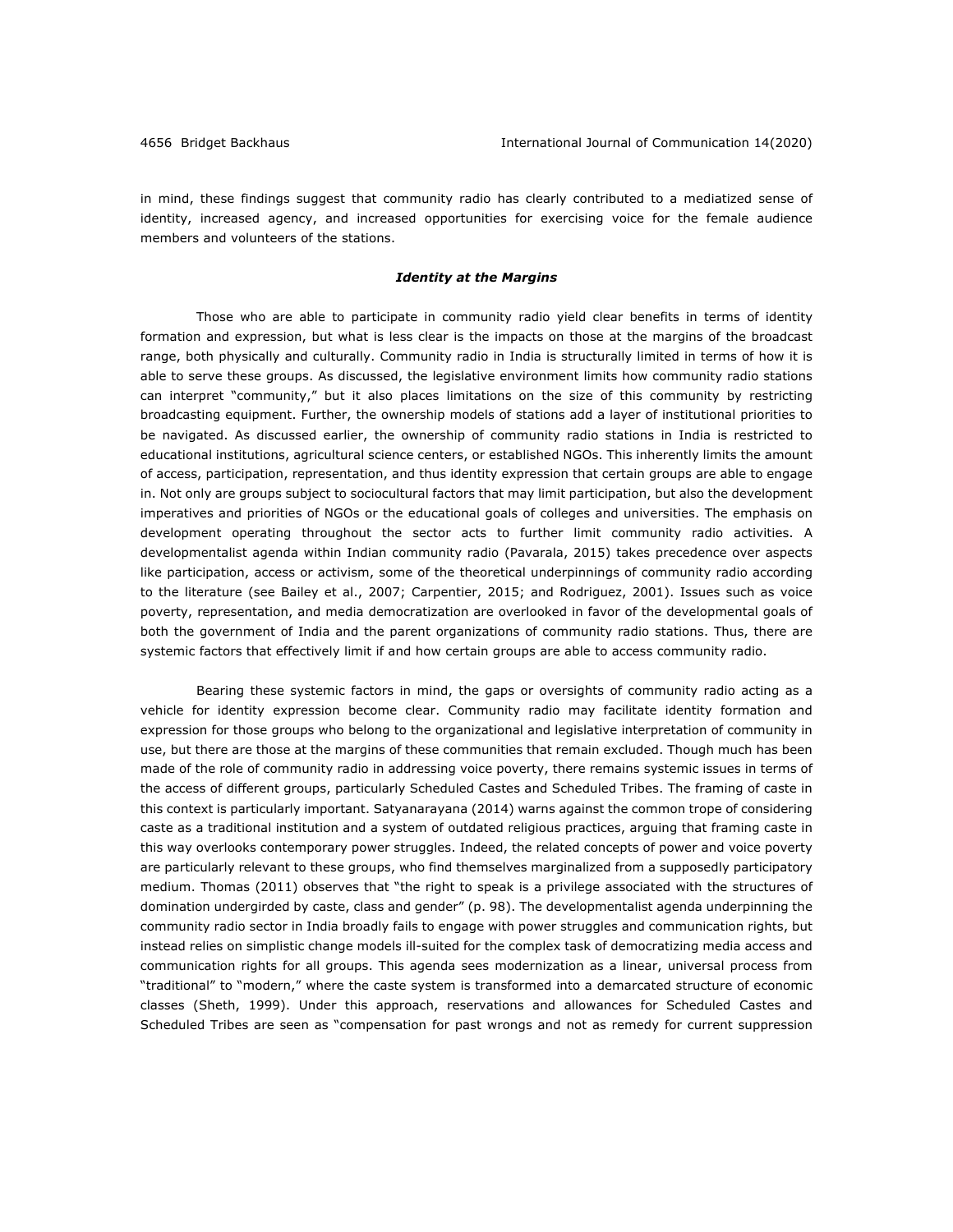and marginalisation" (Satyanarayana, 2014, p. 49). In this context, it is possible to view community radio as a tool of this developmentalist, modernist agenda. Though some stations perform admirable work in this space by especially focusing their efforts on access and representation for and by groups marginalized by class or caste (a notable example is Sangham Radio; see Pavarala & Malik, 2007), this varies greatly between stations. Both stations within this research aimed to address those suffering from voice poverty as a result of economic class and gender, and were observed to achieve some success in terms of facilitating identity expression among these groups. The approaches to other sociocultural groups, however, differed greatly. Station 2 made concerted efforts to engage with tribal groups within their broadcasting range, they faced significant challenges and appeared to be unable to foster a sense of identity among these groups. For Station 1, their priorities lay with their parent NGO's target demographic of farmers and agricultural workers. Reaching Dalits living within their "community" appeared not to be a matter of primacy. Thus, a developmentalist, modernist agenda, in conjunction with restrictive ownership models that preclude true community ownership, may signify that community radio in India is ill-equipped to deal with the complexities of marginalized group identities. Understanding the relationship between groups who suffer from ingrained and ongoing voice poverty and opportunities for mediated identity expression represents an important area for future research. One that may make a compelling argument for the loosening of restrictions on the community radio sector to allow for greater access and opportunities for all groups.

#### **Conclusion**

The expression of identity is increasingly important in everyday life which can be attributed, at least in part, to the growing mediatization of society. Community radio is widely regarded as a "voice for the voiceless": a space for self-expression, alternative discourse, and more democratic media access within a media landscape dominated by multinational conglomerates and the voices of the powerful. These characteristics—alongside its pervasive, low-cost, and oral nature—mean that community radio is a hugely appealing tool for communication for social change. The question that remains, however, is the role of community radio in identity expression and how this fits within a communication for social change agenda. Expanding definitions of social change away from narrow, quantitative measures and toward freedoms and capabilities provides some insight into how community radio might contribute. Drawing on ethnographic research conducted at two stations in India, this study aimed to explore this theory. Using data from participant observation as well as interviews and focus groups conducted with community radio practitioners and audience members, the key findings related to how community radio facilitated community identity and the impacts of identity expression on empowering women, but also fails to create space for addressing the voice poverty of marginalized groups, due to structural and legislative limitations.

To conclude, though it is important to bear in mind that mediatized identity and the use of technology are just small aspects of infinitely broader, more complex, and ever-changing identity, there is a role for community radio within a social change agenda. Community radio has the potential to contribute to the development and expression of mediatized community identity through knowledge sharing and facilitating social interactions between audience members. Further, participation in community radio can also contribute to increased mobility, confidence, and a sense of self among female audience members. Though this study is limited by its small scope, the findings indicate that there is significant potential for future research into the impacts of community radio on identity. If structural limitations could be addressed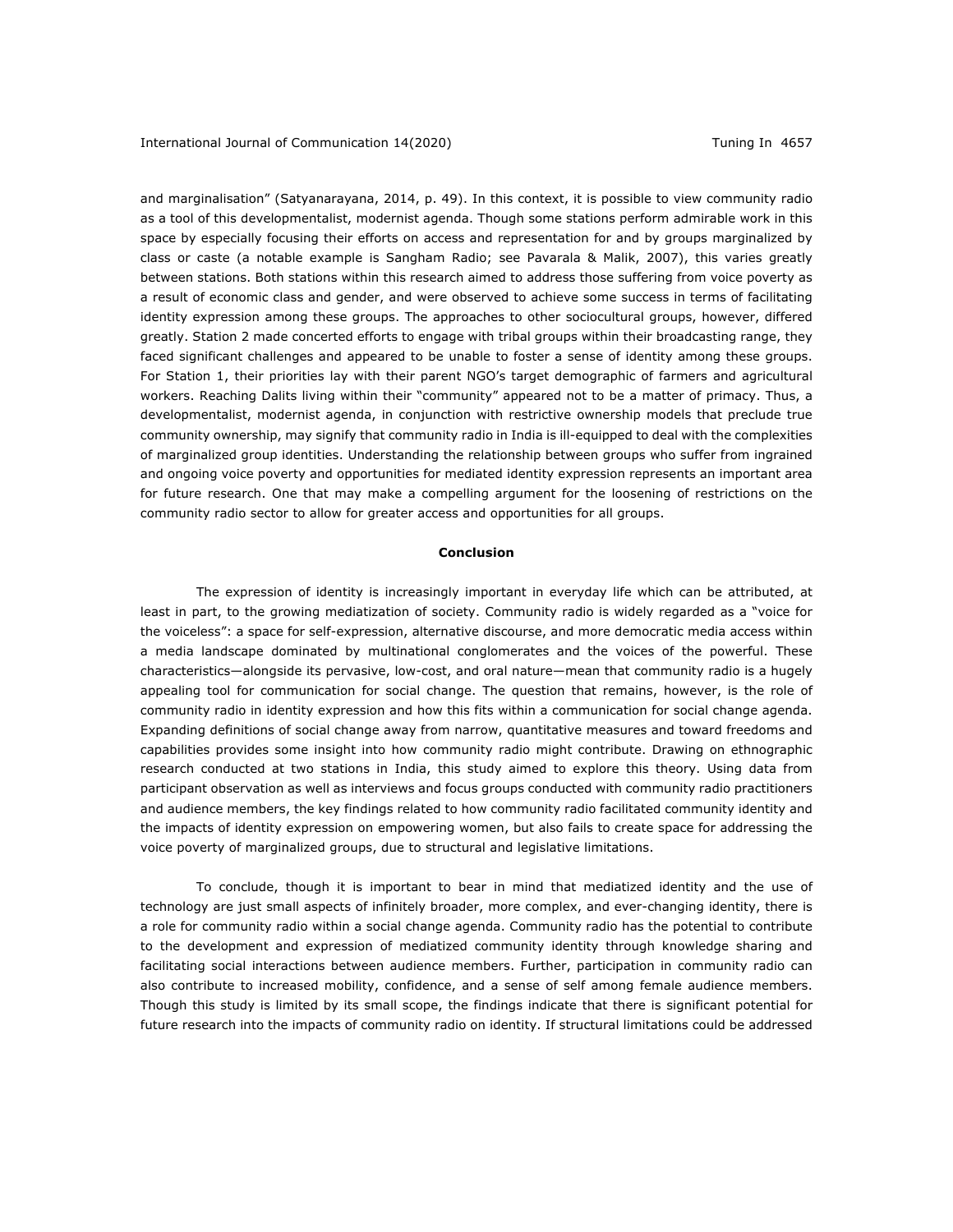so as to facilitate broader access and participation, community radio, with its grassroots focus and emphasis on voice and self-expression, has a role to play in an expanded communication for social change agenda; one that recognizes the diversity and complexity of the freedoms that individuals have reason to value and creates space for these freedoms to be articulated and pursued within the contemporary media landscape.

## **References**

- Arora, V., Ramakrishnan, N., & Fernandez, L. (2015). *Community radio and sustainability: A participatory research initiative*. New Delhi, India: Ideosync.
- Atton, C. (2001). *Alternative media*. London, UK: SAGE Publications.
- Backhaus, B. (2019). Community radio as amplification of rural knowledge sharing. *Asia Pacific Media Educator*, 1–14. Advance online publication. doi:10.1177/1326365X19864476
- Bailey, O. G., Cammaert, B., & Carpentier, N. (2007). *Understanding alternative media*. Berkshire, UK: McGraw-Hill Education UK.
- Carpentier, N. (2015). Differentiating between access, interaction and participation. *Conjunctions: Transdisciplinary Journal of Cultural Participation*, *2*(2), 7–28.
- Carpentier, N., & Doudaki, V. (2014). Community media for reconciliation: A Cypriot case study. *Communication, Culture & Critique*, *7*(4), 415–434.
- Carpentier, N., Lie, R., & Servaes, J. (2007). Making community media work: Community media identities and their articulation in an Antwerp neighbourhood development project. In J. Servaes (Ed.), *Communication for development and social change* ( pp. 347‒373). New Delhi, India: SAGE Publications India.
- Charmaz, K. (2014). *Constructing grounded theory*. London, UK: SAGE Publications.
- Chatterjee, P. (1993). *The nation and its fragments: Colonial and postcolonial histories* (Vol. 11). Princeton, NJ: Princeton University Press.
- Couldry, N. (2015). Alternative media and voice. In C. Atton (Ed.), *The Routledge companion to alternative and community media* (pp. 61–71). London, UK: Routledge.
- Dutta, M. J. (2014). A culture-centered approach to listening: Voices of social change. *International Journal of Listening*, *28*(2), 67–81.
- Easterly, W. R. (2006). *The White man's burden: Why the West's efforts to aid the rest have done so much ill and so little good*. New York, NY: Penguin.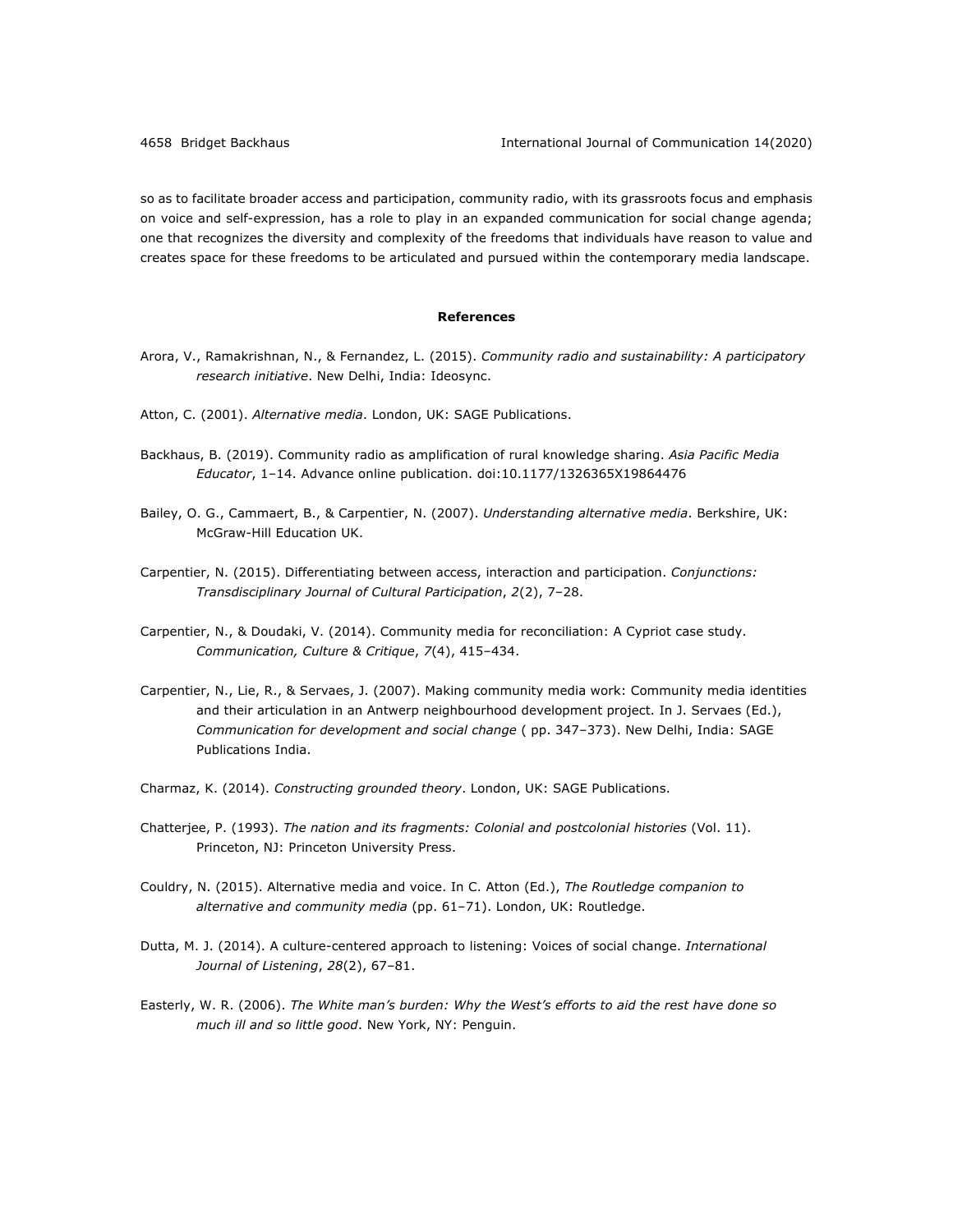- Escobar, A. (2011). *Encountering development: The making and unmaking of the third world*. Princeton, NJ: Princeton University Press.
- Fornäs, J., & Xinaris, C. (2013). Mediated identity formation: Current trends in research and society. *Javnost–The Public*, *20*(2), 11–25.
- Fox, J. (2019). *Community radio's amplification of communication for social change*. Cham, Switzerland: Springer.
- Frank, A. G. (1969). *Latin America: Underdevelopment or revolution: essays on the development of underdevelopment and the immediate enemy*. New York, NY: Monthly Review.
- Fraser, C., & Restrepo-Estrada, S. (2002). Community radio for change and development. *Development*, *45*(4), 69–73.
- Fraser, N. (1990). Rethinking the public sphere: A contribution to the critique of actually existing democracy. *Social Text, 25/26,* 56–80.
- Girard, B. (2003). *The one to watch: radio, new ICTs and interactivity*. Rome, Italy: Food & Agriculture Organization of the United Nations.
- Goffman, E. (1978). *The presentation of self in everyday life*. London, UK: Harmondsworth.
- Howley, K. (2002). Communication, culture and community: Towards a cultural analysis of community media. *The Qualitative Report*, *7*(3), 1–24.
- Ilboudo, J.-P., & del Castello, R. (2003). Linking rural radio to new ICTs in Africa: Bridging the rural digital divide. In B. Girard (Ed.), *The one to watch radio, new ICTs and interactivity* (pp. 45–61). Rome, Italy: Food & Agriculture Organization of the United Nations.
- Jacobson, T. L. (2016). Amartya Sen's capabilities approach and communication for development and social change. *Journal of Communication*, *66*(5), 789–810.
- King, G. (2015). Hearing community radio listeners: A storytelling approach for community media audience research. *Participations Journal of Audience and Reception Studies*, *12*(2), 121–146.
- Kleine, D. (2009). The ideology behind the technology—Chilean microentrepreneurs and public ICT policies. *Geoforum*, *40*(2), 171–183.
- Kunreuther, L. (2012). Aurality under democracy: Cultural history of FM radio and ideologies of voice in Nepal. In L. Bessire & D. Fisher (Eds.), *Radio fields: Anthropology and wireless sound in the 21st century* (pp. 48–68). New York: New York University Press.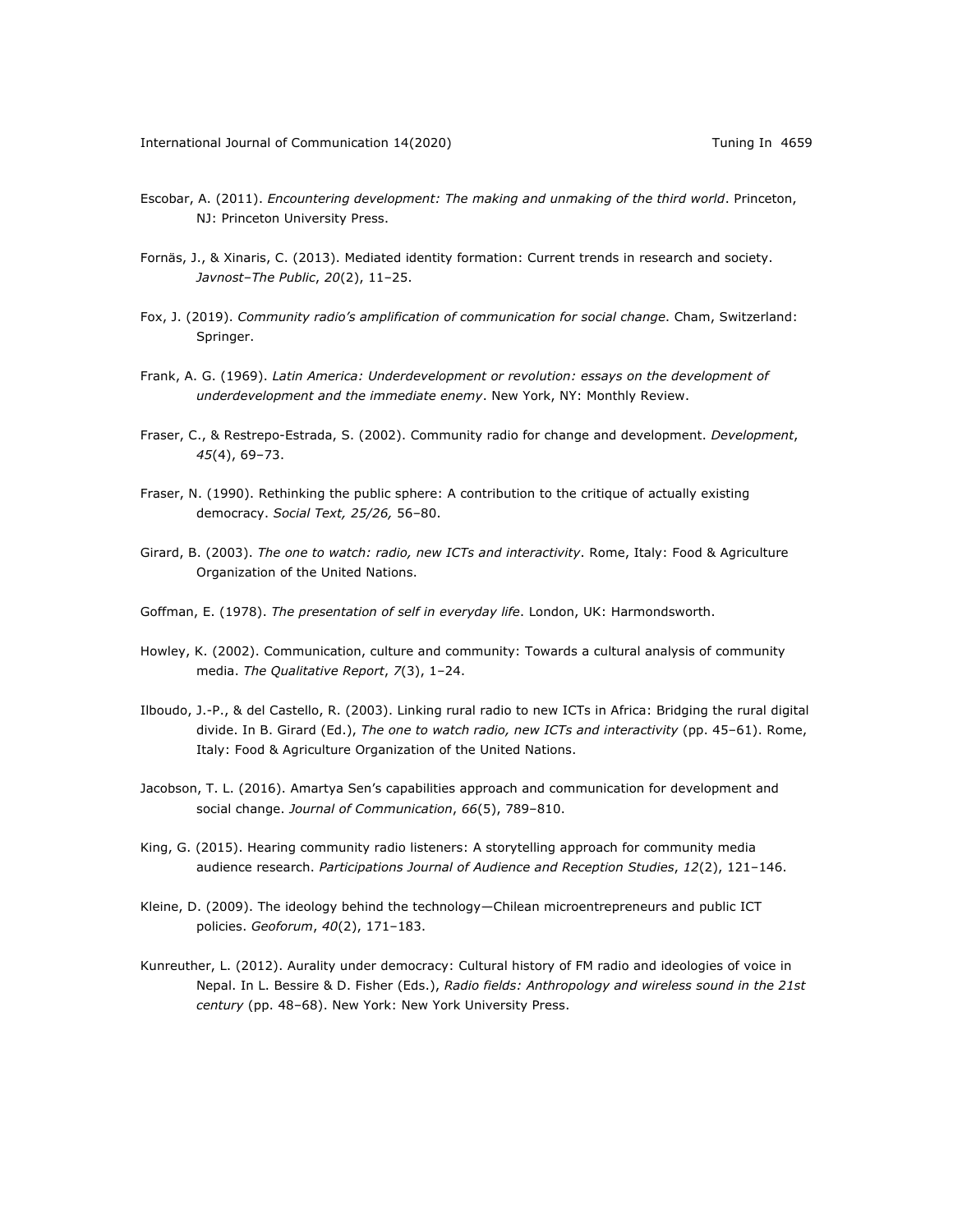- Kusenbach, M. (2003). Street phenomenology: The go-along as ethnographic research tool. *Ethnography*, *4*(3), 455–485.
- Lister, R. (2004). *Poverty*. Cambridge, UK: Polity.
- Malik, K. K. (2012). Community radio: Eliminating voice poverty. *The Hoot*. Retrieved from http://www.thehoot.org/web/home/story.php?storyid=5739&pg=1&mod=1&sectionId
- Malik, K. K. (2015). Our media, our principles: Building codes of practice for community radio in India. *Journalism Studies*, *16*(5), 750–764.
- Manyozo, L. (2007). Method and practice in participatory radio: Rural radio forums in Malawi. *Ecquid Novi: African Journalism Studies*, *28*(1/2), 11–29. doi:10.1080/02560054.2007.9653357
- Manyozo, L. (2017). *Communicating development with communities*. London, UK: Routledge.
- Manyozo, L. (2018). The context is the message: Theory of indigenous knowledge communication systems. *Javnost–The Public*, *25*(4), 393–409.
- Marshall, P. D. (2015). Monitoring persona: Mediatized identity and the edited public self. *Frame: Journal of Literary Studies*, *28*(1), 115–133.
- McMichael, P., & Morarji, K. (2010). Development and its discontents. In P. McMichael (Ed.), *Contesting development: Critical struggles for social change* (pp. 233–242). Oxon, UK: Routledge.
- Pavarala, V. (2015). Community radio "under progress." *Economic & Political Weekly*, *50*(51), 14–17.
- Pavarala, V., & Malik, K. K. (2007). *Other voices: The struggle for community radio in India*. New Delhi, India: SAGE Publications India.
- Price-Davies, E., & Tacchi, J. (2001). *Community radio in a global context: A comparative analysis*. Sheffield, UK: Community Media Association.
- Ramalingam, B. (2013). *Aid on the edge of chaos: Rethinking international cooperation in a complex world*. Oxford, UK: Oxford University Press.
- Rodriguez, C. (2001). *Fissures in the mediascape: An international study of citizens' media*. Cresskill, NJ: Hampton.
- Satyanarayana, K. (2014). Dalit reconfiguration of caste: Representation, identity and politics. *Critical Quarterly*, *56*(3), 46–61.